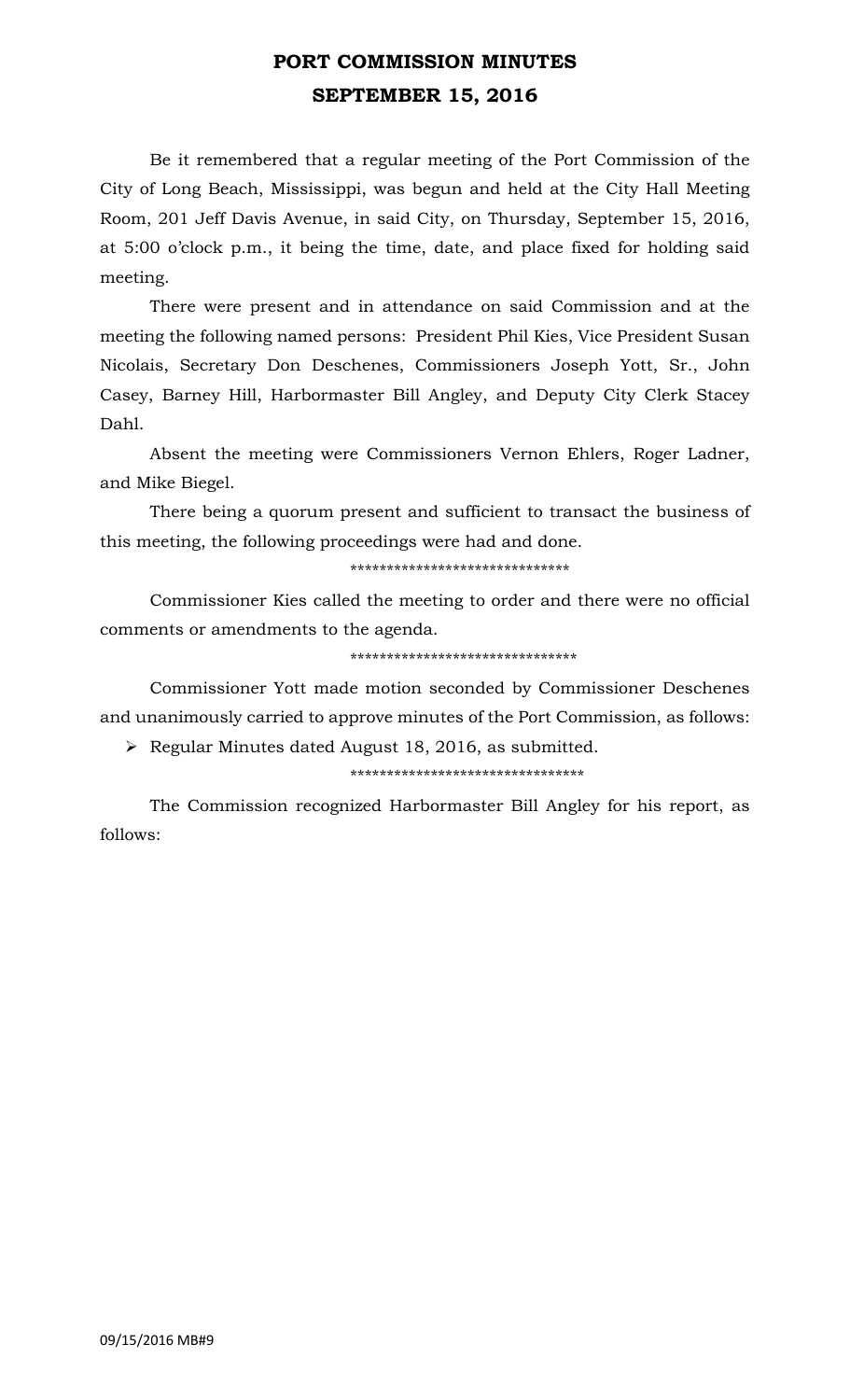## **PORT COMMISSION MINUTES SEPTEMBER 15, 2016**

#### **Harbor Master Report**

### September 15, 2016

- Clean Marina Inspection Complete and Passed Waiting on final to have ceremony
- Fuel System now 100% correct on testing
- The Pedestal are now having plastic problem some are minor and 5 have shattered. Sent material to Hypower for testing awaiting results.
- All customers more than 90 days late have been notified via phone to comply and any others over that have been forwarded to Jim to send a certified letter to their home address. Working with lawyer to proceed further with removal of derelict vessels.
- Landscaping finished and final warranty items are on order and will be installed upon arrival
- Electrical pipe to bait shop has broken 7 plastic straps that bind the pipe to sheet pile wall on Harbor House quoted replacement of clamps and installing proper amount of clamps low quote was 1900.00 that includes using stainless uni-strut instead of clamps and gives us additional space for future pipe to be installed. Still awaiting quotes from other companies
- Live Aboard (Welch, Williamson, Zipperer, Keller, Smith)
- July 148 of 218
- Aug 151 of 218
- Sept 146 of 218

\*\* \*\*

There was no action required or taken regarding the aforesaid report.

\*\*\*\*\*\*\*\*\*\*\*\*\*\*\*\*\*\*\*\*\*\*\*

There being no further business to come before the Port Commission at this time, Commissioner Hill made motion seconded by Commissioner Casey and unanimously carried to adjourn until the next regular meeting in due course.

\*\*\*\*\*\*\*\*\*\*\*\*\*\*\*\*\*\*\*\*\*\*\*